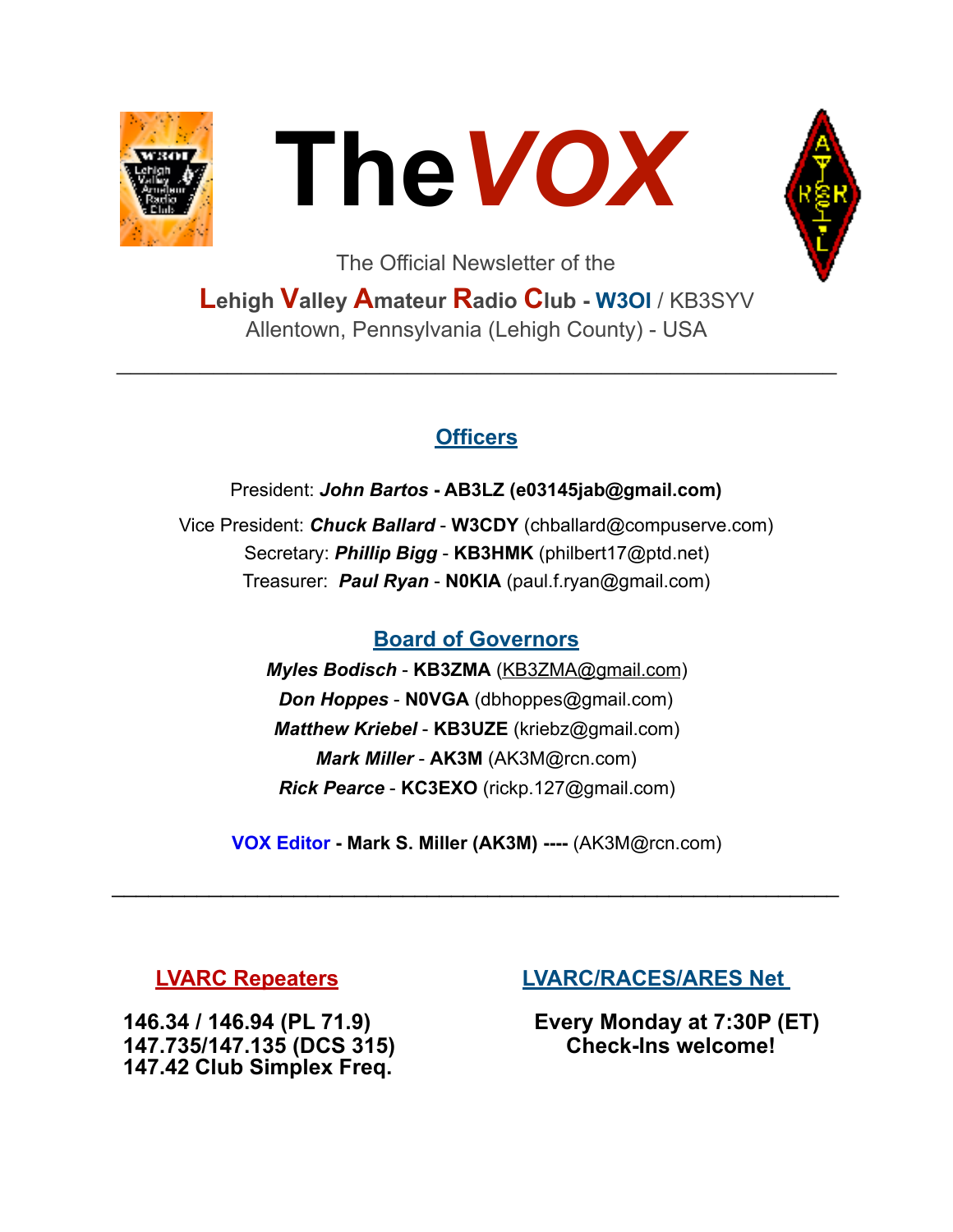| Sunday                                               | Monday                                    | Tuesday                                              | Wednesday | Thursday | Friday                                                       | Saturday |
|------------------------------------------------------|-------------------------------------------|------------------------------------------------------|-----------|----------|--------------------------------------------------------------|----------|
|                                                      | <b>February</b>                           | $\mathbf{1}$                                         | 2         |          |                                                              |          |
| 3                                                    | 4<br><b>LVARC</b><br><b>Net</b><br>7:30p  | 5<br><b>LVARC</b><br>meeting<br>7:30p                | 6         | 7        | 8                                                            | 9        |
| 10<br>Deadline to<br>register for<br>test<br>session | 11<br><b>LVARC</b><br><b>Net</b><br>7:30p | 12                                                   | 13        | 14       | 15<br><b>LVARC</b><br><b>Test</b><br><b>Session</b><br>6:30p | 16       |
| 17                                                   | 18<br><b>LVARC</b><br><b>Net</b><br>7:30p | 19<br>Old<br><b>Country</b><br><b>Buffet</b><br>6:30 | 20        | 21       | 22                                                           | 23       |
| 24                                                   | 25<br><b>LVARC</b><br><b>Net</b><br>7:30p | 26                                                   | 27        | 28       |                                                              | 2019     |

**The first LVARC ARES event will be the St. Luke's Half Marathon on April 28, 2019.** Mark your calendar and volunteer early! Your help is needed to make the 2019 LVARC ARES program a success. Contact Mark (AK3M) at **[AK3M@rcn.com](mailto:AK3M@rcn.com)** to volunteer.



**Don't forget to keep your information up to date. Notify Paul (N0KIA) of any changes in US and/or email addresses.**

# LVARC TEST SESSIONS

The LVARC holds monthly test sessions on the third Friday of every month. The test is held at Hanover Elementary School at 3890 Jacksonville Road in Bethlehem, PA at 6:30p. REGISTRATION IS REQUIRED. To register, contact Mark (AK3M) at [AK3M@rcn.com](mailto:AK3M@rcn.com) or call Mark at 610-428-4475.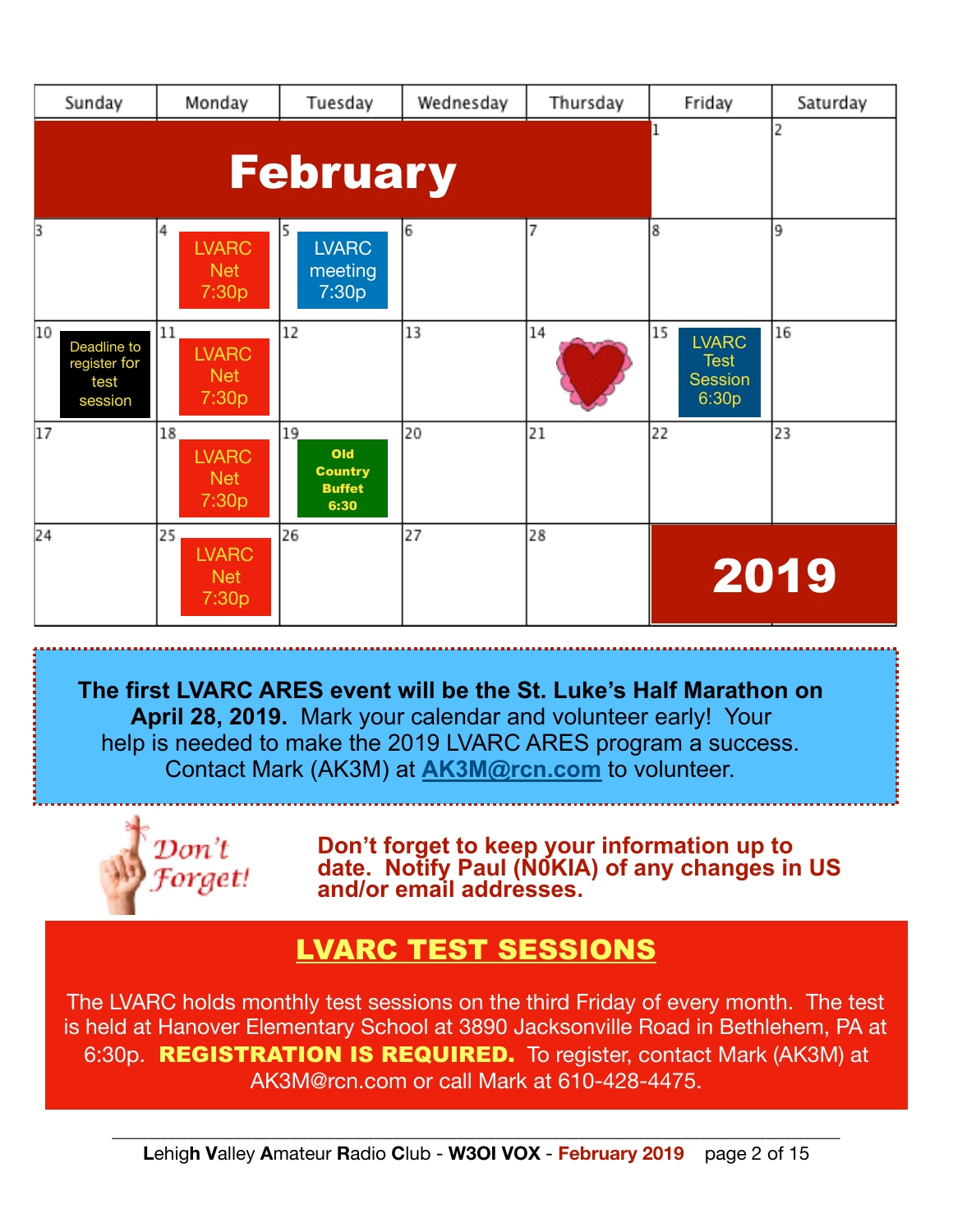## **2019 DUES ARE DUE**

**March is the last month to pay dues for 2019.** 

 $\overline{\phantom{a}}$  , and the set of the set of the set of the set of the set of the set of the set of the set of the set of the set of the set of the set of the set of the set of the set of the set of the set of the set of the s

 **Regular: \$20.00 Student: \$15.00 Family: \$25.00 Lifetime: \$500.00** 

Dues can be paid from the club website, at a meeting, PayPal or via US mail.

**\_\_\_\_\_\_\_\_\_\_\_\_\_\_\_\_\_\_\_\_\_** 

**An old car battery with a trickle charger attached (until you need it) will keep your HT or mobile radio on the air for many hours in the event of a Winter power outage.** 

 **Winter Tip** 



The LVARC holds it's monthly meetings on the FIRST TUESDAY of the month at the Tri-Clover Fire Company in Orefield, Pennsylvania.

**On days that have bad or severe WX conditions, you may want to monitor the LVARC's repeater(s) in case someone needs assistance.**



The February LVARC meeting will be on **Tuesday February 5,**  2019 at the Tri-Clover Fire Company in Orefield at 7:30p (local)**.** 

The program scheduled is, **"The Maker Movement."** 

*Plan to attend!*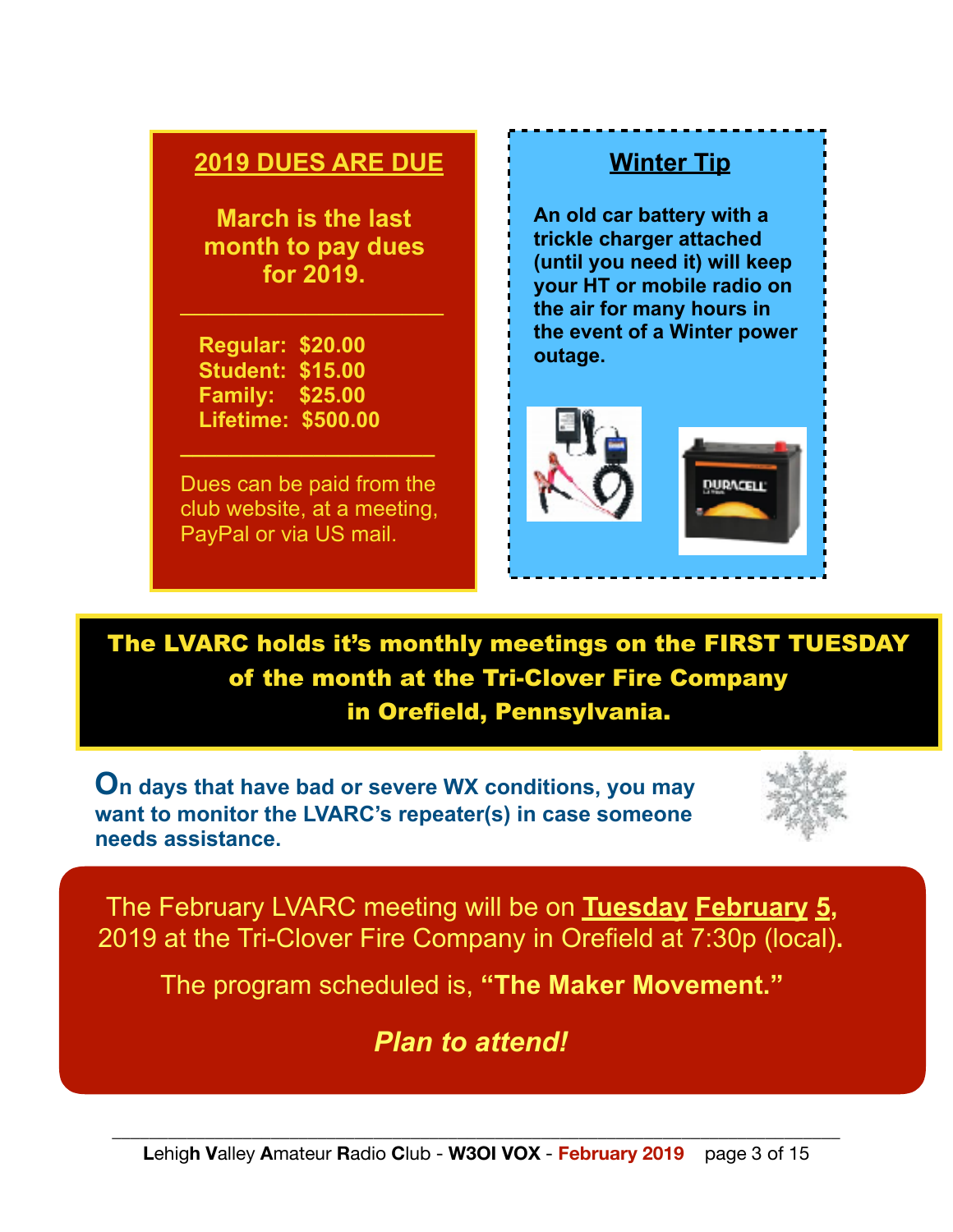# Your "Go Bag" - de Mark (AK3M)

Should Lehigh County EMA (RACES), PA (ACS) or ARRL (ARES) call on the LVARC for communications support, you will need to have your, "Go Bag,"ready. That bag should contain equipment that will keep you on the air for



about four hours. Keep in mind that we are **not** first responders. That will allow you some time in which to deploy but that is not the time to gather your equipment. Your, "Go Bag" should be ready to go.

There have been many presentations on, "Go Bag," equipment but remember that whatever you decide to take, you will need to pack in a format which you can easily carry.

Your bag should contain essential items like a **flashlight** (with good batteries), a charged **spare HT battery**, an **AC/DC adapter**, a **note pad** and **pen**, a **pocket knife**/multi tool, a **spare antenna** (including an external antenna like a mag mount), an **extra HT**, appropriate **RF connectors**, a roll of **duct** or **electrical tape**, **LVARC/RACES ID, communications vest** and **headphones** or earbuds. Don't forget creature comforts like water, medication, sunglasses, rain poncho, folding chair, appropriate clothing etc.

Take enough equipment to stay on the air for about four hours. After that time, additional operators should be in place. They can relieve you at your position or take equipment to you that you may have forgotten or need.

Some operators will be asked to deploy and others may be asked to stay home and monitor VHF/UHF communications and function as relay stations on HF frequencies. For that reason, VHF/UHF equipment is a priority for your, "Go Bag."

A **NEW LC RACES APPLICATION FORM** has been developed. It appears on page 7 of this issue of the VOX. *Disregard the one presented in the January 2019 issue of the VOX.* **Please complete the NEW RACES FORM and get it to Mike (KC3BLF) at a meeting or US mail it to him at the address on the form. This form will also be posted on the LVARC website in a Word format.**

> *Remember, you need at least ICS 100 AND ICS 700 certifications to be a LC RACES member*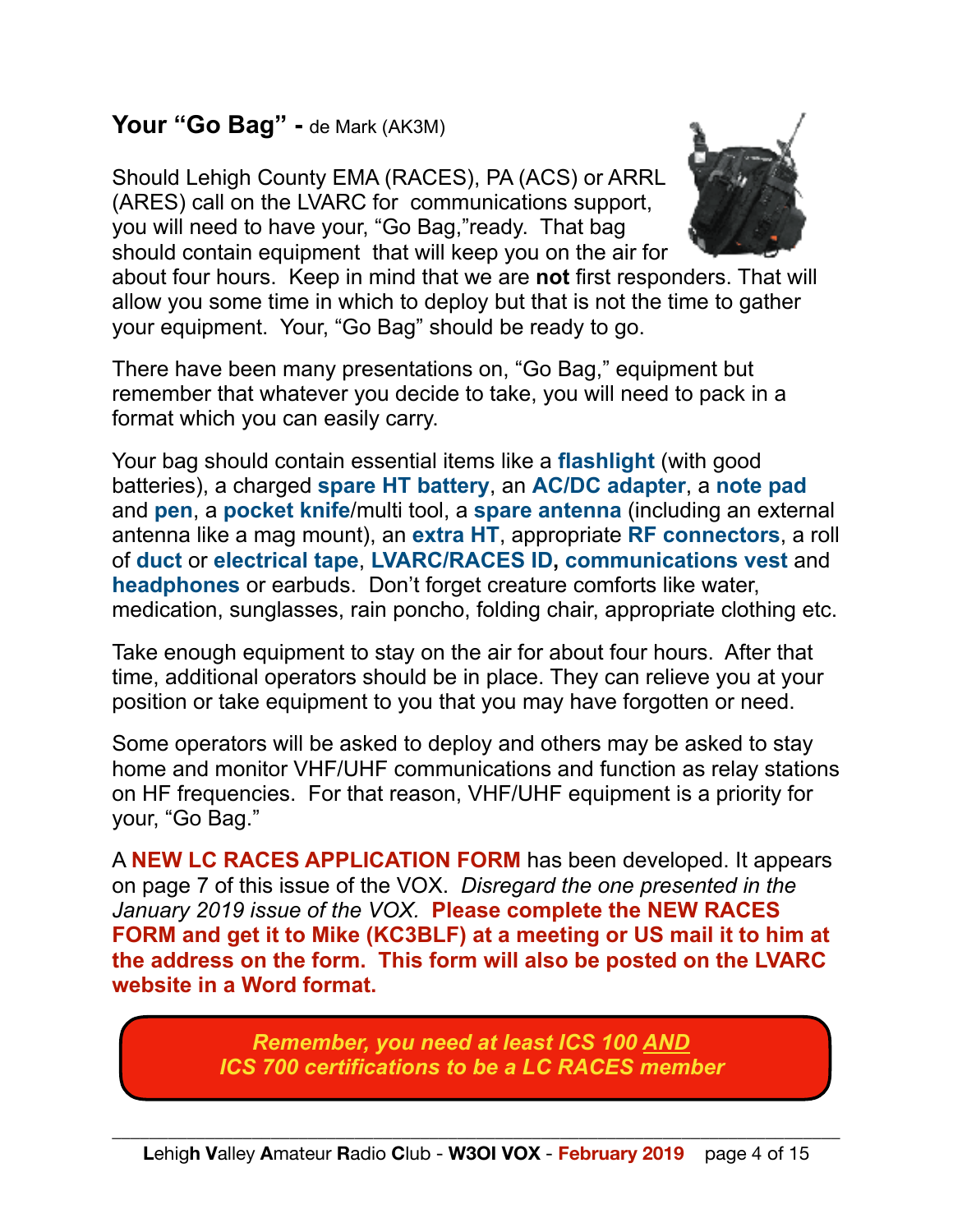# **ARES, ACS, RACES and the New ARRL Initiative de Mike Mandell (KC3BLF)**



Let's quickly explain what these 3 organizations are and what they do…not complete, but you can look it up online if you want the whole story.

**ARES**---this is the ARRL organization for Amateur Radio Emergency Services. It is ONLY ARRL, not county, not state, not FEMA. We generally report our public service activities to ARRL through the ARES program. Any ham can be a member. Until now, every ham was an equal member—more on that below.

**RACES**—this is a Federal program that is widely misunderstood. The law creating this from 1952 included the Presidential War Powers Act and can basically remove any ham from the ham bands who is NOT a member participating in RACES. RACES has some (minimal) qualifications in addition to your ham license, ICS 100 and ICS 700, both FEMA courses you take online for free. These courses explain the structure of emergency response and our place in it, NOT how to operate as a radio volunteer. Government can "call out" RACES, but generally just calls out ham radio, at least on our level. If RACES were actually activated, there are extreme limits on nets, who can be on them and what you communicate on them. In an ideal situation, every amateur participating in an emergency, should be RACES qualified so they understand how to structure works in an incident no matter what size. It doesn't matter whether you call it ACS, RACES or anything else. Like the motto of Faber College, "Knowledge is Good" (Animal House).

**ACS**—this is the Pennsylvania Auxiliary Communication System. Ham radio is a part of this, but it includes all kinds of things like phones, microwave, cell systems, computer systems, etc. It is not FEMA, not RACES. Not ARES. When our county or State (PEMA) asks for amateur radio help, we operate under ACS and despite common belief, not necessarily RACES. Again, RACES is very restricted in who can be on the air, who you can talk to and what traffic you can pass. ACS emergency operations are more aligned to what we're familiar with. Is our Monday Net a RACES net, as we say weekly? Technically, no. Practically, we call "official government" nets and activation RACES and it really doesn't matter unless the President exercises his War Powers and shuts down amateur bands. No living ham in our club has ever experienced this, and probably never will.

You, as a ham, can be enrolled in all three of the above. It might be a very major commitment, however.

**The new ARRL ARES initiative---I'll keep this very brief as there is much more to come on** this. Starting in 2019, ARES members report their own participation (marathons, nets, etc.) online at ARES CONNECT. This is a brand-new ARRL thing that is similar to how a lot of other organizations report public service hours. How? Well, we're working on that. Relax… for now. In the past your ARES folks from the club took care of this reporting. No longer. Also, in the new ARES initiative, there will be 3 levels of ARES member.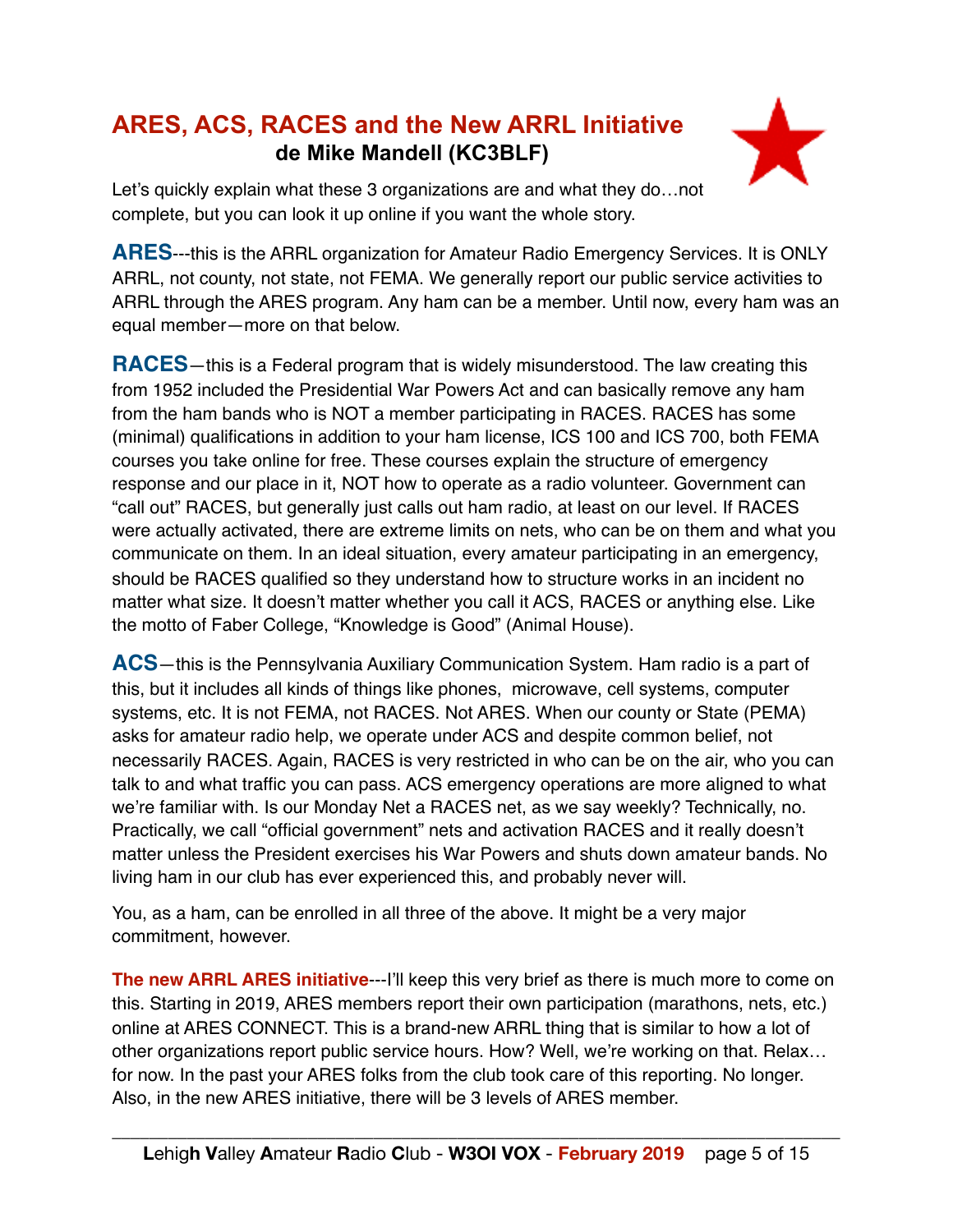**Level 1** is basically any volunteer who is interested in serving and learning, with the only qualification being a license. Same as right now. *Level 2* is where ARRL wants to see most members and that requires ICS 100, 200, 700 and 800 as well as ARRL's course EC001 (basic emergency communications). *Level 3* is required for leadership positions in ARES and includes all the above plus EC016.

ARES membership also implies the willingness to deploy somewhere other than your QTH to participate. We all do this in our public service events like marathons, 5Ks, etc. We will have to do it if called upon to fulfill our real obligation to emergency services. ARES is NOT a work-from-home job. Nor is RACES. Somebody has to get out to a shelter, etc. and pass that information back up to the proper people.

The ability and willingness of Amateur Radio is to provide public and emergency service is a major reason we continue to be allowed such wide bandwidth on the RF spectrum. It's worth a ton of money A couple years ago fragments of the 700Mhz spectrum were auctioned off for over *40 BILLION* dollars. That's a lot of money available for something we get free. We have to earn this. We need to be active in service and get the information to ARRL they need to put in front of the people who are being lobbied all the time to grab pieces of our bands.

**In this Vox, you'll see yet another RACES sign up form.** I know you've probably filled one out several times before. This time is a little different. We really don't care what bands you can work from home. You won't be working from home. We DO care that you are willing to volunteer and deploy somewhere (generally local) in case of emergency. RACES sign up is not for casual operators who think it might be cool to stay on the air when the President shuts down our frequencies (it will not be fun in that case….all business and nothing but business). **If you have the 2 required ICS courses and you have the willingness to deploy, please fill out the new form (page 7). This will constitute the RACES list; all older lists will be discarded.**

As far as ARES goes, it's going to be just like always except for reporting your own contributions. I'm not sure yet what hours we report, but if other organizations are any indication it may include hours taking the ICS courses and things of that nature in addition to working on public events or emergencies.

We'll all learn this together.

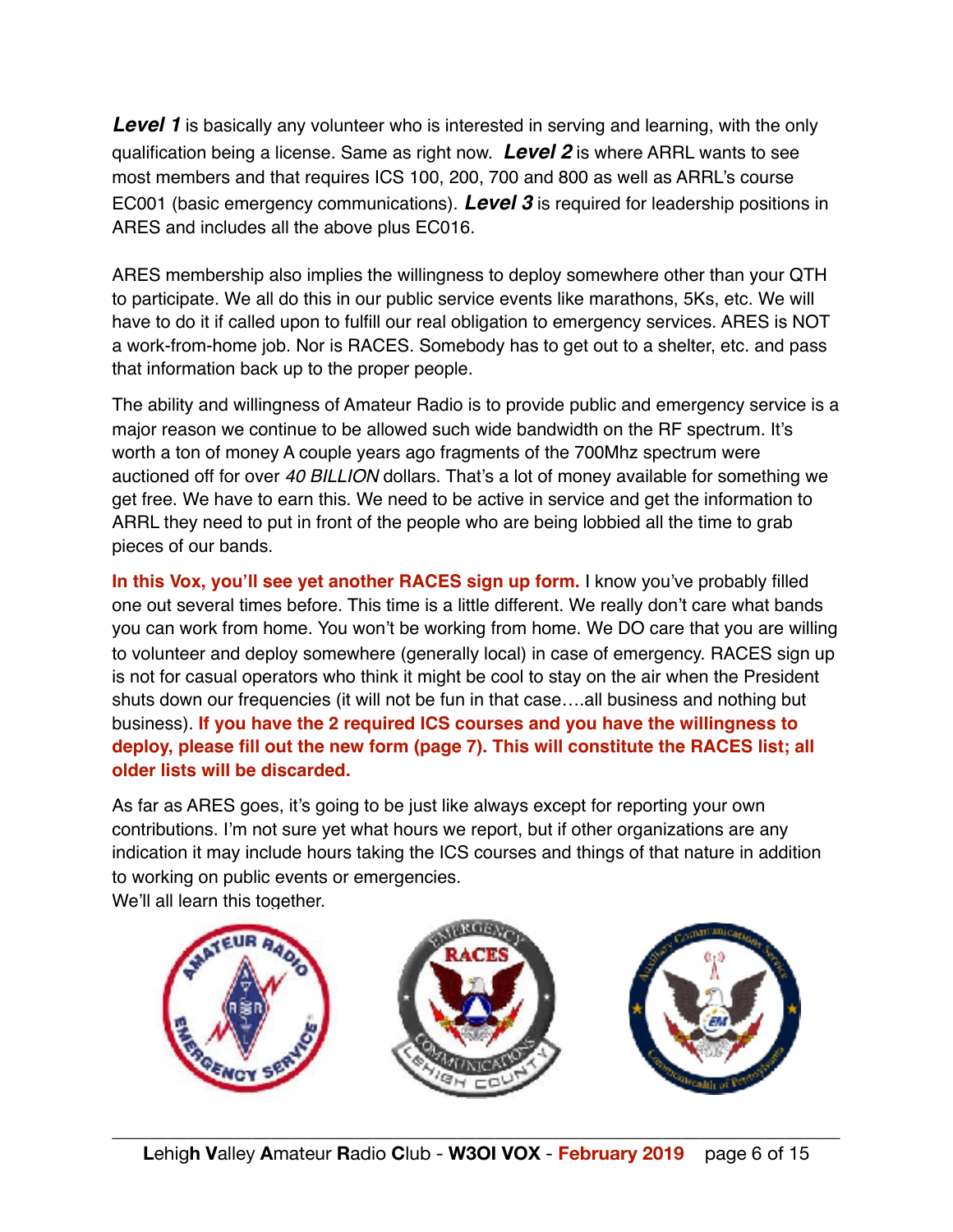# **Lehigh Valley Amateur Radio Club RACES Application Form**

| (Please print) |  |
|----------------|--|
|----------------|--|

| * ICS Certification (Circle all that apply) ICS 100 ICS 200 ICS 700 ICS 800 |                    |
|-----------------------------------------------------------------------------|--------------------|
|                                                                             |                    |
| *<br>ICS 100 AND ICS 700 are mandatory for LC RACES membership.             |                    |
| Mail to:                                                                    |                    |
| <b>Mike Mandell</b><br><b>KC3BLF</b>                                        |                    |
| 1524 Colgate Dr.                                                            |                    |
| Bethlehem, PA 18017                                                         | LVARC RACES 1/1/19 |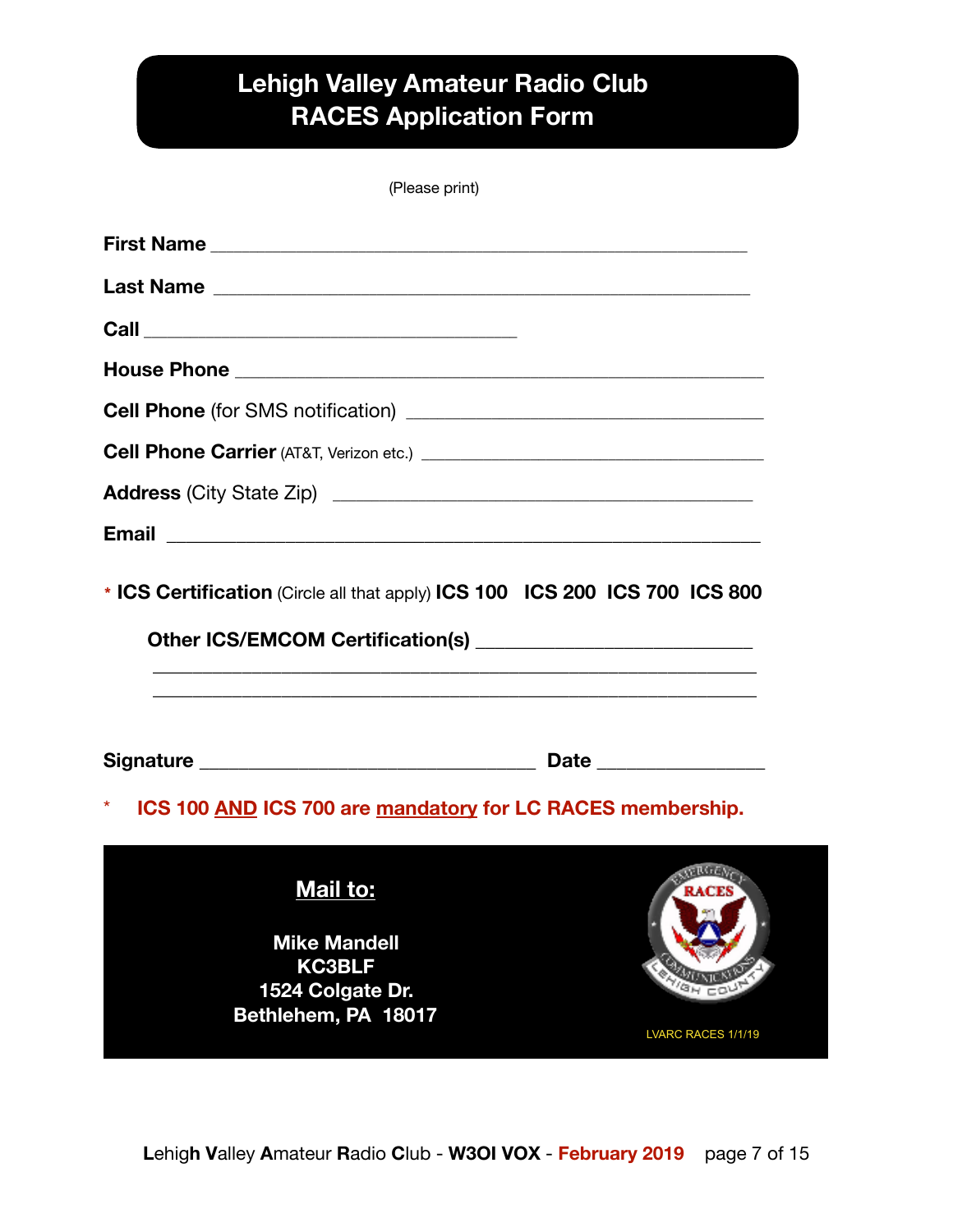The **VOX** will be sent to you via email and will be ON on the LVARC website monthly. If you are not receiving<br>the VOX via email, please send your current on the<br>send is send to Mark (AK3M) at AK3M. the VOX via email, please send your **current** email address to Mark (AK3M) at **[AK3M@rcn.com](mailto:AK3M@rcn.com)**.

Send your submissions for the newsletter to Mark (AK3M). This is **YOUR** club's newsletter. Submit your articles with text and/or graphics that you want to appear in the newsletter.



# $\overline{\phantom{a}}$  , and the contract of the contract of the contract of the contract of the contract of the contract of the contract of the contract of the contract of the contract of the contract of the contract of the contrac **Mark your calendar**

 **(1)** The LVARC holds its monthly meetings on the **first Tuesday of every month** at **7:30p** at the Tri-Clover Fire Company in Orefield, PA.

- **(2)** The LVARC has an **activity night** on the **third Tuesday of the month.**
- **(3)** The LVARC holds a **RACES/ARES/ACS Net** every Monday Night at 7:30p on the 146.940 repeater. Many club activities will be announced there. *All are welcome to check in*.
- **(4)** The LVARC provides communications support for seven community events each year (**ARES**).
- **(5)** The LVARC holds **monthly test sessions** for those who want to get their amateur radio license or those who want to upgrade their existing license. Registration is required. Contact Mark (AK3M) at **AK3M@rcn.com.**
- **(6) 2019** ARRL **Field Day** will be **June 22 & 23.**

LVARC activities and events are announced with details in advance, on the Monday Night Net, in the VOX and at meetings. Mark your calendar and help support your club.

 $\overline{\phantom{a}}$  , and the contribution of the contribution of the contribution of the contribution of  $\overline{\phantom{a}}$ 

**The LVARC's newest addition is a 16 foot communication trailer. Work should be complete and the trailer available for use this year!** 



**Look for this trailer at 2019 events.**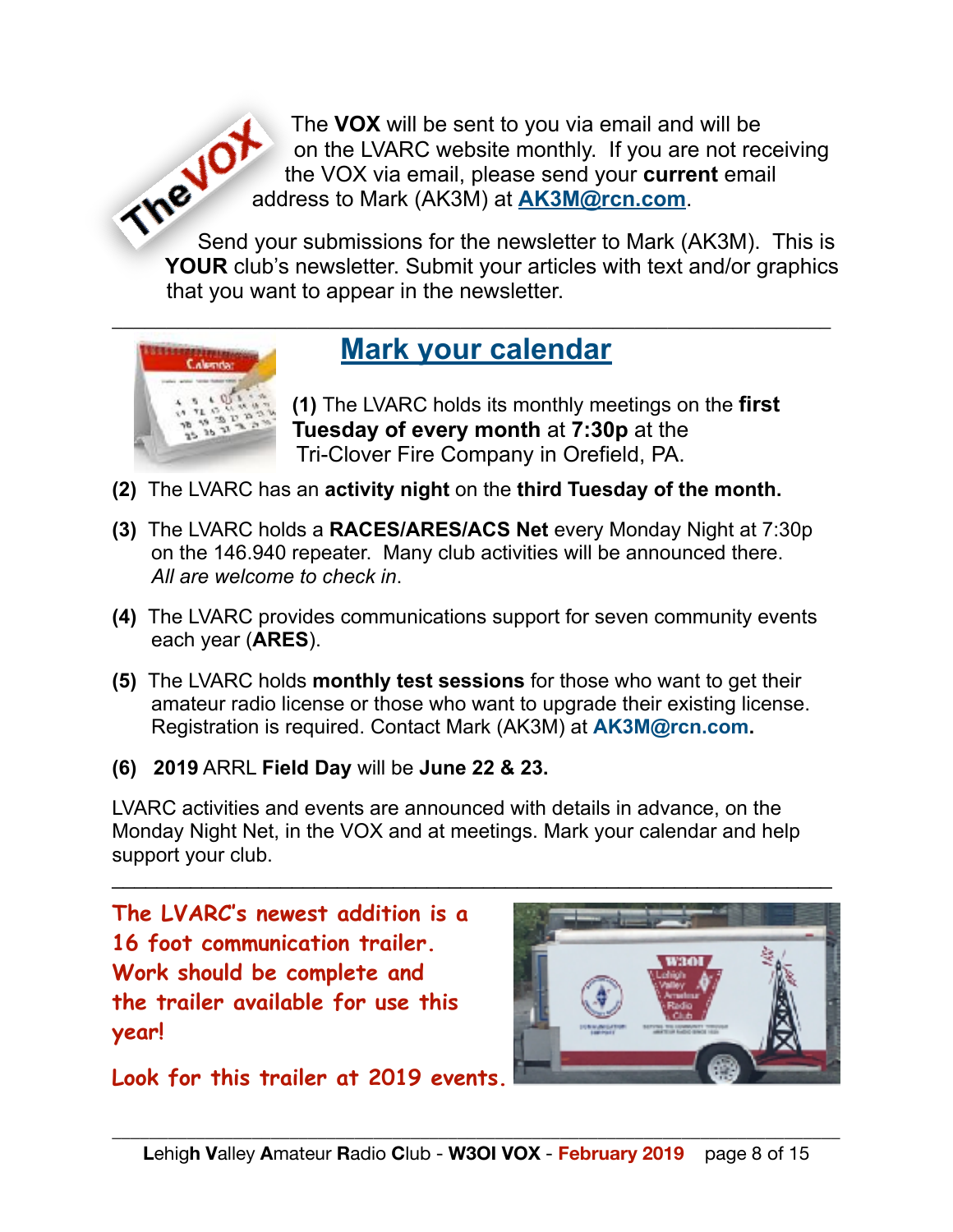\***Mirage B34-G amplifier**. Perfect to bump up 5 watts to 35 watts \$125

\***MFJ902 Travel Tuner** \$75

\***Tokyo Hi-Power HL50B HF amplifier**. Turn 5 watts to 50 watts. This amp is the very hard to find and sought after amp and is a perfect item for the Yaesu FT817/ND and the new FT818 \$325

\***Elecraft T1** QRP tuner with the memory cable. Perfect for the FT817/D and the new FT818D \$75

\* **MFJ-971** Portable QRP to QRO tuner. Perfect for QRP rigs. This tuner has the antenna 'in and out' switch modification. \$75

\***AIM** regulated 4 Amp power supply Model 38-384 \$25

\***SGC ADSP2** noise cancellation speaker with mounting bracket. \$75

\* **End Fed** antenna 20 meters \$15

\* **Yo-Yo** 'tenna 2 reels, portable dipole \$15

\***MFJ 1621** Portable antenna \$50

**Pictures of all items available on request**.

OR SAL

**Contact: Larry Miller (NR3R) at** nr3r@ptd.net



A **hitch platform**. Asking \$75 or best offer.

**Contact**: Phil Bigg (KB3HMK) **610**-**390**-**7565** or email **[philbert17@ptd.net](mailto:philbert17@ptd.net)**.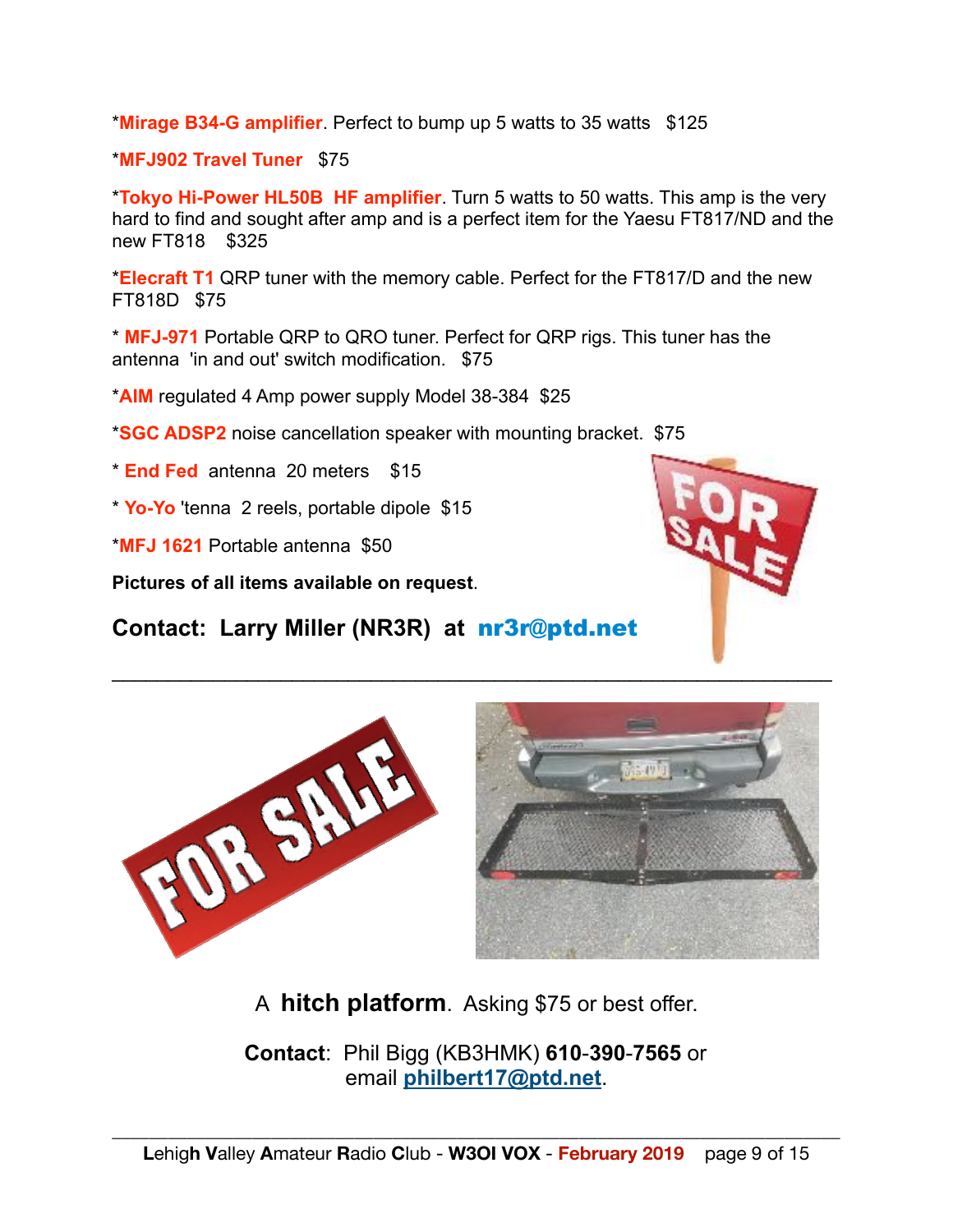

 The LVARC will hold its annual, "*Beast Feast*," at the **O**ld **C**ountry **B**uffet on the February

 Join the group on **Tuesday February 19** at **6:30p** at the **Old Country Buffet** in Whitehall.

Come and enjoy an evening of food and fellowship! **Guests are welcome! Hope to see you all there.** 

 $\mathcal{L}_\text{max}$  , and the contract of the contract of the contract of the contract of the contract of the contract of the contract of the contract of the contract of the contract of the contract of the contract of the contr



 **The LVARC IS AN ACTIVE CLUB! LVARC offerings include**: (1) monthly **meetings** (2) monthly **testing sessions** (3) **programs** (4) **FD** activities (5) **ARES** events (6) a monthly **newsletter** (VOX) (7) **club** amateur radio **station** (8) **weekly net** (9) annual **picnic** (10) annual **dinner** (11) two **repeaters** (12) an **active membership** (13) **web site** and **more**!  $\overline{\phantom{a}}$  , and the contribution of the contribution of the contribution of the contribution of  $\overline{\phantom{a}}$ 

# **Lehigh Valley Amateur Radio Club (W3OI) Meeting Minutes**

Date: January 8, 2019 \_\_\_\_\_\_\_\_\_\_\_\_\_\_\_\_\_\_\_\_\_\_\_\_\_\_\_\_\_\_\_\_\_\_\_\_\_\_\_\_\_\_\_\_\_\_\_\_\_\_\_\_\_\_\_\_\_\_\_\_\_\_\_\_

The meeting was called to order by President Bartos at 1930 Hrs. (EST).

The meeting opened with the Pledge of Allegiance, and then a moment of silence was observed for Silent Keys.

There were a total of 24 members in attendance, and the club was joined by one guest.

The following officers and Board Members were present at the meeting:

 President - John Bartos Vice President - Chuck Ballard Treasurer - Paul Ryan Secretary - Phil Bigg Board Members: Myles Bodisch Mark Miller Rick Pearce Matt Kriebel Don Hoppes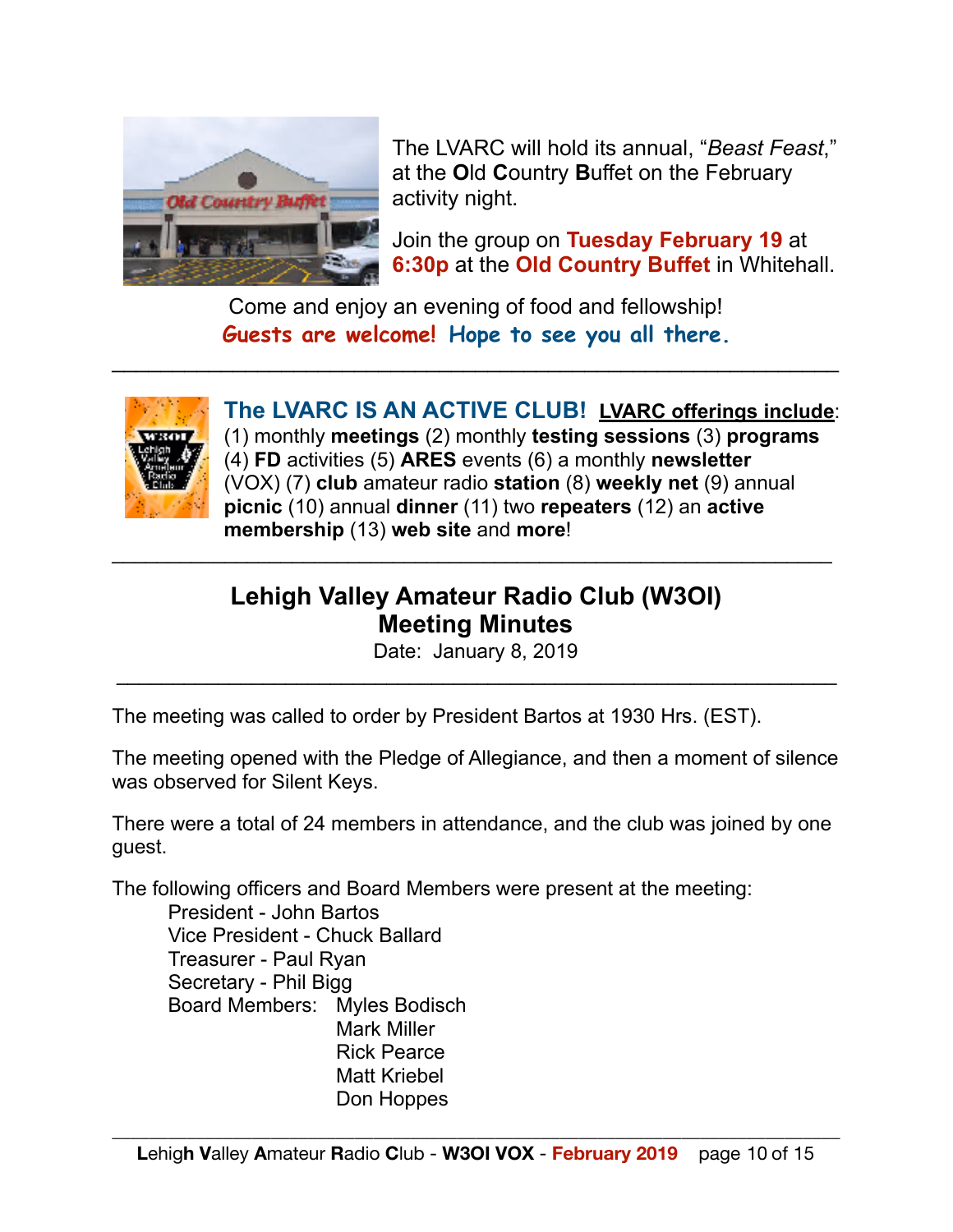**Guests**: Glenn Schnell – KC3LBI

#### **Corrections additions to the minutes**: None Noted

Motion to accept by: Chuck – W3CDY Seconded by: Myles – KB3ZMA Motion passed by voice vote: (Y/N) Y

#### **Treasurer's Report** (Paul - N0KIA)

 The financial report was presented Motion to accept by: Chuck – W3CDY Seconded by: Rick – KC3EXO Motion passed by voice vote: (Y/N) Y

#### **Committee Reports:**

**Repeater**: Some interference during the net. Nothing major. Members will monitor to see if it continues. The 147.135 repeater has been moved to its new location (same site). Rods repeater has also been moved. The D-Star repeater has not been moved. Certain members will have limited access to the repeater site.

**Program**: Jared (N3GMP) was scheduled to do a presentation on the "Maker Movement" tonight. Due to illness, he was not able to do it. John came up with a backup program to do. February and March will be a joint presentation with John and Chuck. Their program will be on ionizing radiation.

**Volunteer Examiners**: On December 21, 2018, one tested and one passed. **CONGRATULATIONS** to Fred Miller who passed his Technician test. Fred received his call **KC3MQY** on December 28, 2018. VE's in attendance included, Mark (AK3M), Walt (KE3SP) and Mike (KC3BLF).

The next test session will be Friday January 18, 2019.

**NOTE:** [The deadline to schedule for the January 18 test session has passed (Sunday January 13) and no one *contacted me to test. As a result, there will be no test session on January 18, 2019].*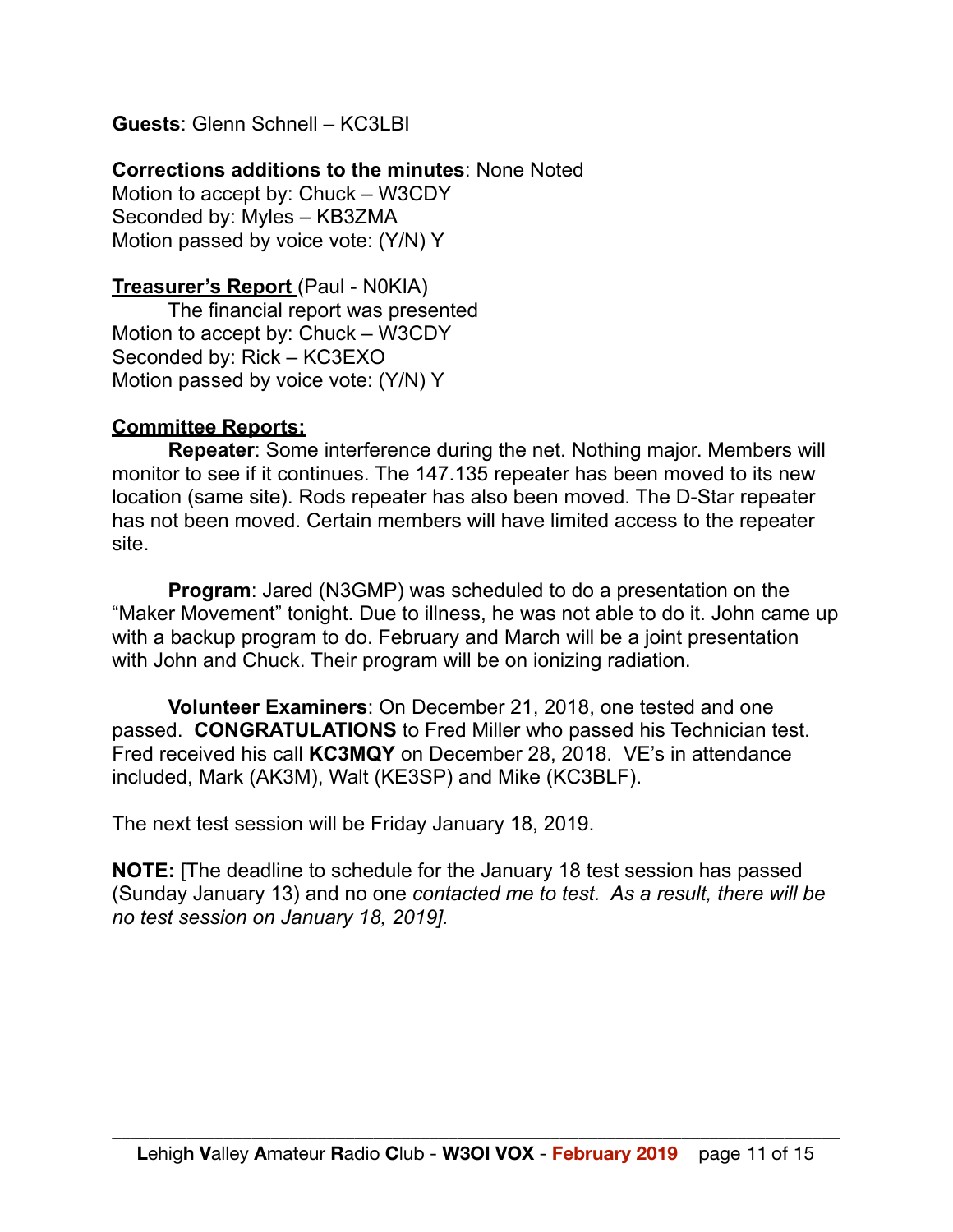#### **A review of 2018 LVARC test sessions:**

| <b>MONTH</b>     | <b>NUMBER</b>             |
|------------------|---------------------------|
|                  | <b>TESTED</b>             |
| January          | 5                         |
| <b>February</b>  | 4                         |
| <b>March</b>     | 1                         |
| April            | 1                         |
| May              | 1                         |
| June             | 3                         |
| July             | No test session scheduled |
| <b>August</b>    | No one scheduled to test  |
| <b>September</b> | 1                         |
| <b>October</b>   | 2                         |
| <b>November</b>  | No one scheduled to test  |
| <b>December</b>  | 1                         |
|                  | $\ddot{\phantom{1}}$      |

 **TOTAL 19**

A donation of \$200 was made to Hanover Elementary School for use of the building for 2018. The funds for this donation came from the VE account

#### **ARES / RACES: 2018 ARES REPORT**

The LVARC provided communications for **seven** community events during the 2018 year.

The first scheduled ARES event of 2019 will be the St. Luke's Luke's Half Marathon on Sunday April 28, 2019.

**Communications**: The website has improved. Paul and Bill have been working on it. If you notice any problems with the website, please let Chuck or John know. The VOX has been resurrected. Mark (AK3M) has volunteered to take it over. If you have any material that you would like to see in the VOX, let Mark know.

**Club Station**: Everything looks good. John said the station is there for members to use. The board will discuss about having the station open on a certain night.

 The trailer is coming along fine. The flooring has been installed. Thank you to Myles, Steve and Tom for working on it. Some more work is needed to be done. John is hopeful to get it done by spring.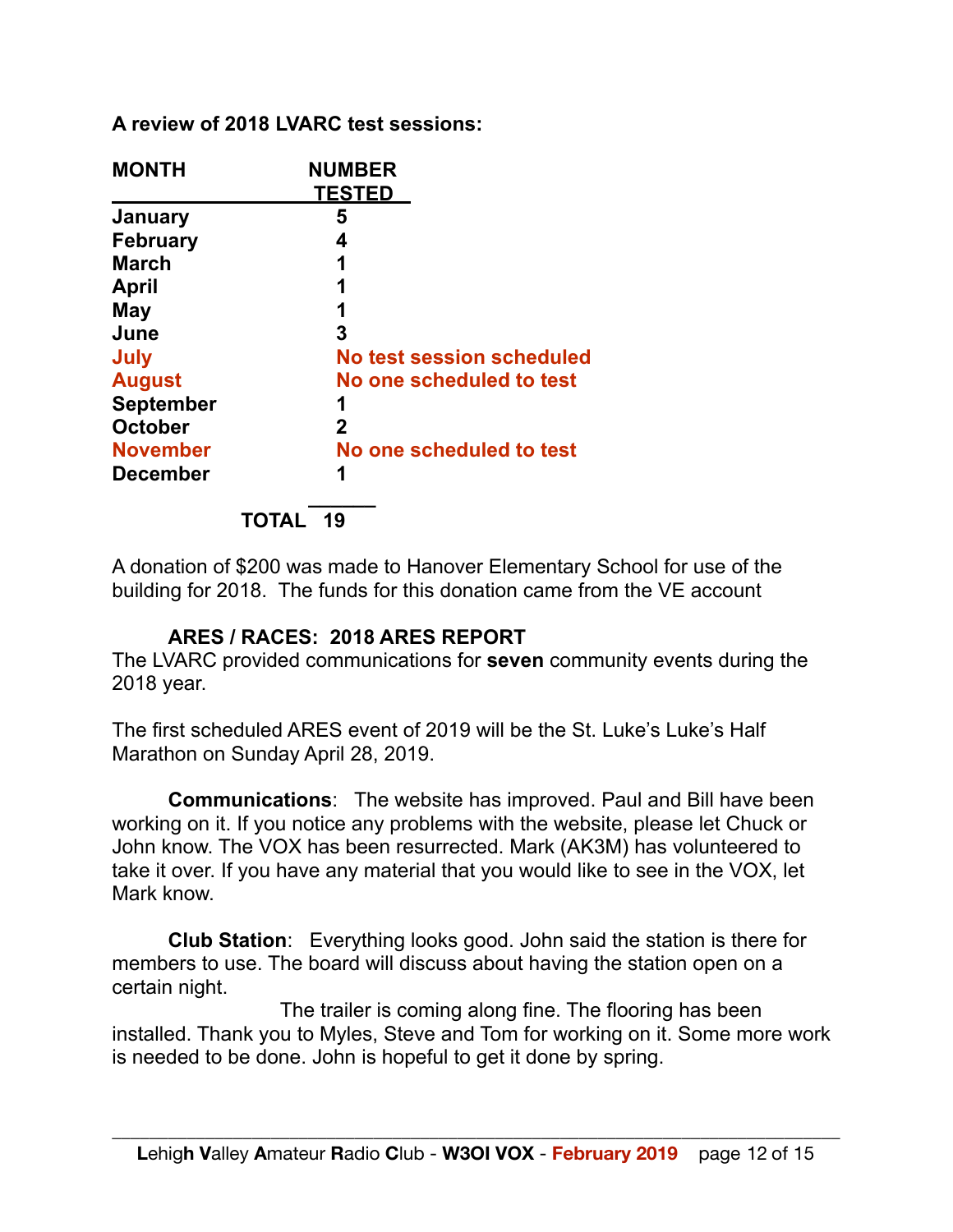**Old Business**: The annual Dinner Get Together (aka: Beast Feast) will be on February 19 at the Old Country Buffet in Whitehall. It starts at 6:30 PM.

In addition to Jared doing his presentation, we will be having a field trip to his facility. It will be on January 22. The address is 905 Harrison St., Suite 101 in Allentown. More info to follow.

**New Business**: Paul recommends purchasing a money CD with some of the money we have. This will be discussed at the next board meeting.

**Good of the Order**: Chuck mentioned that EBAY and Radioddity has good prices for the Baofeng tri-band radios. EBAY also has good prices for a QYT quad band radio.

Northampton County and DLARC will try and do a simplex net. Lehigh County will also participate. More info to follow.

There is an ARRL RTTY contest coming up. Check the ARRL website for more info.

John asked that members would volunteer to take refreshments to the meetings. He is looking for volunteers to do this for the meetings. Phil said he would do February.

#### **New member applicants:**

 Name: Glenn Schnell Callsign: KC3LBI

New Members Motion to accept made by: Rod – N3XG Seconded by: Doug – N3WGH Motion passed by voice vote: (Y/N) Y

The LVARC Monthly Business Meeting Closed at 2007 hrs. (EST.) Motion to accept made by: Chuck – W3CDY Seconded by: Carl – AA3IX Motion passed by voice vote: (Y/N) Y

Respectfully Submitted de KB3HMK, Secretary.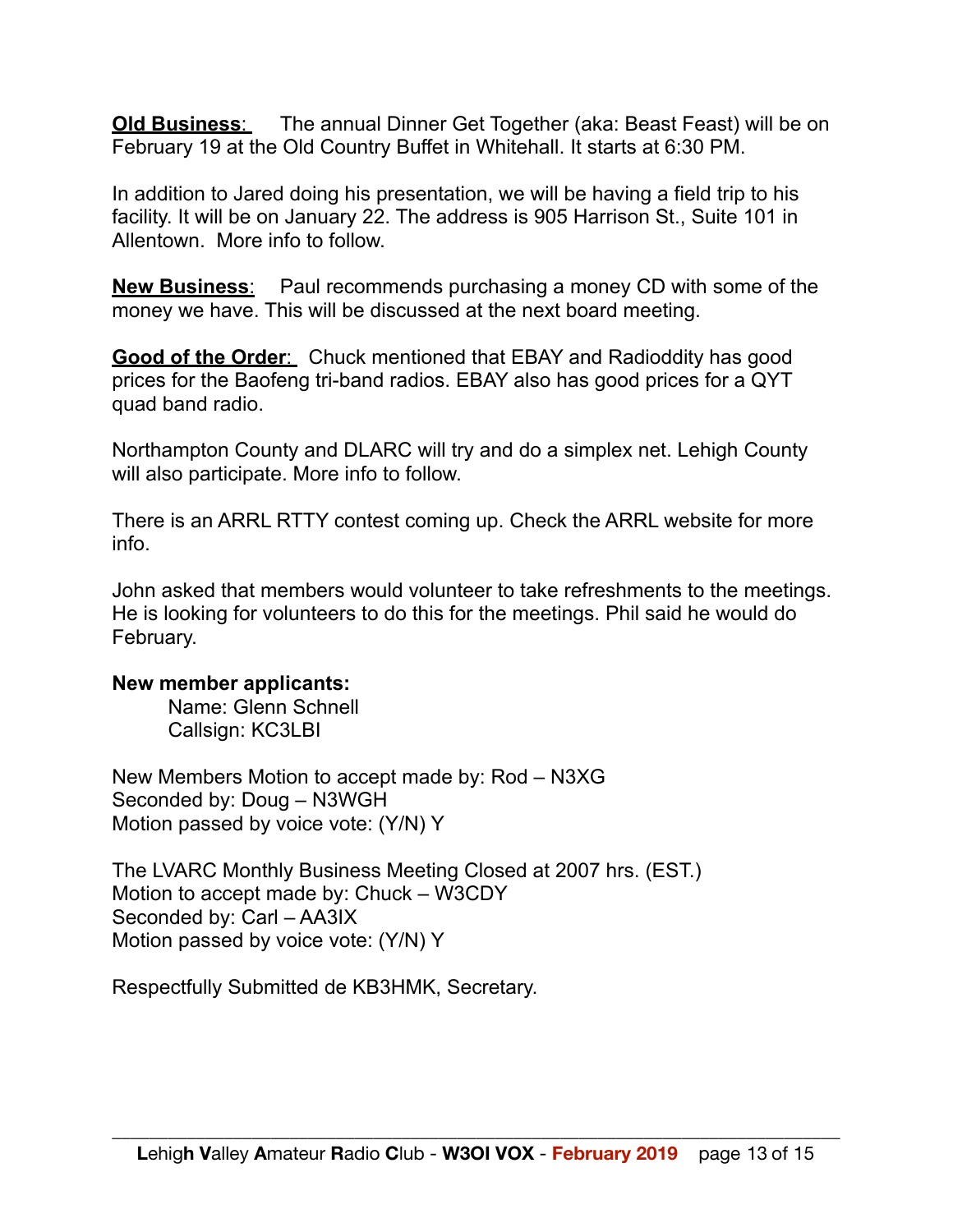

 $\mathbf I$  this issue of the VOX, several references were made to ICS 100 and ICS 700. **What is ICS? Why do I need these certifications? How do I get them?** 

**ICS** means Incident Command System. This system was developed by FEMA and offers instruction on what to do and how to appropriately respond, in an emergency situation.

If you want to be a member of Lehigh County RACES, you **MUST** have successfully taken, passed and earned a certificate for at least **ICS 100 AND ICS 700.** You **CANNOT** be a member of LC RACES or participate in a RACES event without having passed **ICS 100 AND ICS 700**. You may, of course, take more than ICS 100 and ICS 700 if you want.

You can take both the **ICS 100** and **ICS 700** courses on-line along with many other ICS courses. Go to FEMA's website at **https:// training.fema.gov/nims/** to see a list of the courses and how to take them.

After completing each course, you will receive a pdf certificate for each one you have taken and passed.

As Mike mentioned, he is creating a **NEW RACES MEMBERSHIP LIST**. The current list will no longer be valid. To be on the new list, please print and complete the new RACES form on page 7 and get it to Mike.

### **Note: NO ICS certification(s) are needed to participate in ARES activities.**